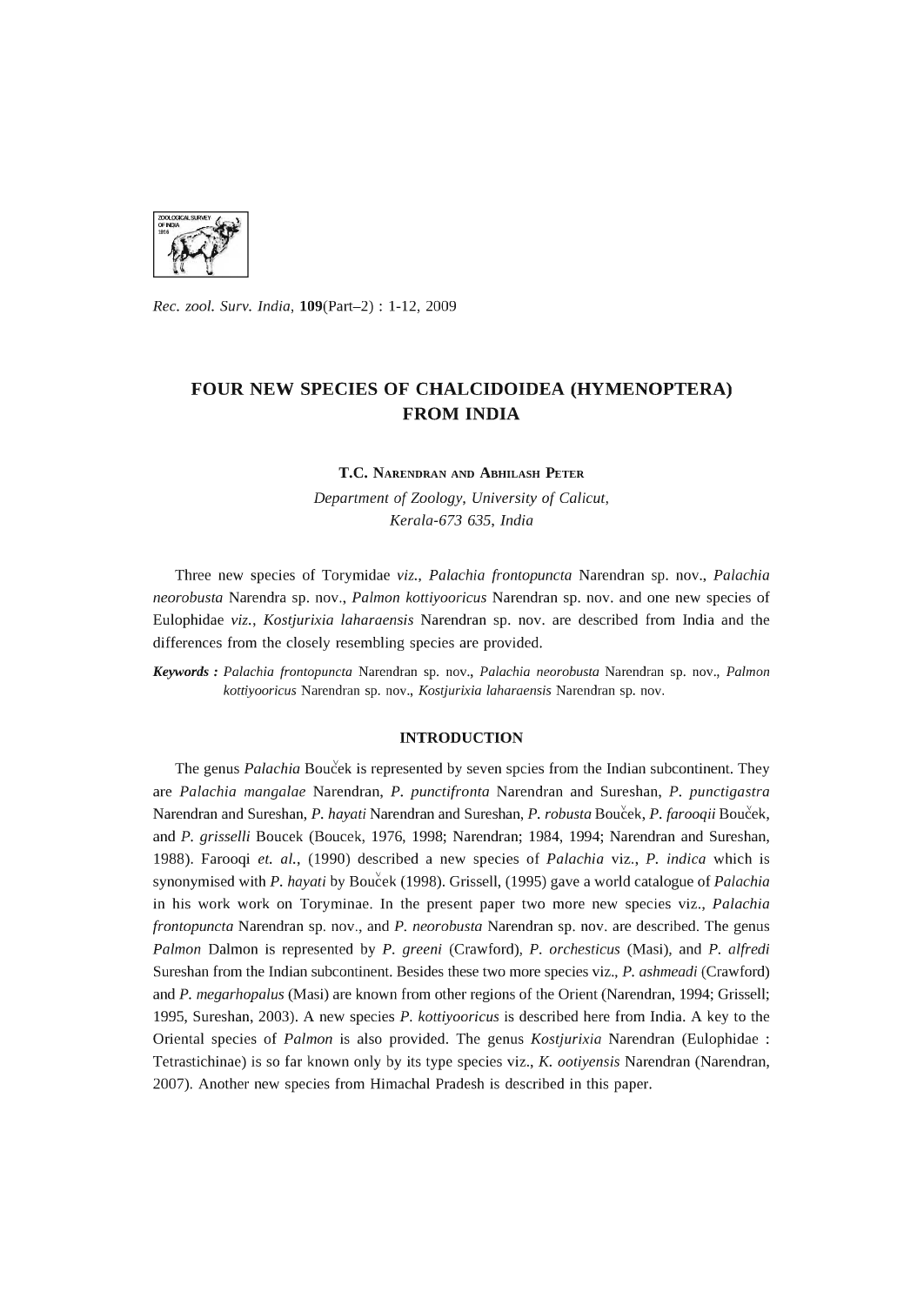### **MATERIALS AND METHODS**

The holotypes of *Palachia frontopuncta,* P. *neorobusta* and *Kostjurixia laharaensis* are deposited in the NPCI and *Palmon kottiyooricus* is deposited in DZUC (eventually will be transferred to NZSI). The terms and measurements follow Boucek (1998) and Narendran (1994).

*Abbreviations used:* F1-F7 = Funicular segments; MS = Malar sulcus; OOL = Ocellocular distance; PMV = Postmarginal vein; POL = Postocellar distance; SMV = Submarginal vein;  $STV =$  Stigmal vein; SMG = Scutellar grooves; MV = Marginal vein; T1 = First tergite; CC = Costal cell.

*Depositories:* DZUC = Department of Zoology, University of Calicut, India; NPCI = National Pusa Collection, Division of Entomology, Indian Agricultural Research Institute, New Delhi; NZSI = National Zoological Collections, Zoological Survey of India, Kolkata; ZDAMU = Zoology Department, Aligarh Muslim University.

### Family TORYMIDAE

## 1. *Palachia frontopuncta* Narendran sp. nov.

### (Figs. 1-4)

*Holotype* : *Female:* Length 2.27 mm. Ovipositor length 2 mm. Black with blue and violet refringence on head, green and blue refringence on mesoscutum, anterior part of propodeum, bronze refringence on pronotum (collum yellow), scutellum and a dark patch on hind coxa and on some parts of metasoma; antenna dark brown except pale yellow F4, F5, F6 and scape. Legs pale brownish yellow with a dark patch on dorsal side of hind coxa; pretarsi dark brown; gastral petiole pale yellow; gaster black with weak bronze refringence on some parts; ovipositor pale brownish yellow.

*Head*: 1.4x as broad as pronotum with large eyes; sculpture finely punctate without smooth part between ocelli and eyes (Fig. 1); vertex not elevated; POL = 17; OOL = 4; scrobe sculptured; MS indistinct, face not protuberant at toruli; scrobe moderately deep, ending vaguely about three ocellar diameters below from ocellus; scrobe reticulate; interantennal ridge narrow, reticulate, lower than slightly raised lateral sides of each torulus which continue downward as cross-striate areas separated by slight median depression; clypeus reticulate, lower margin mostly entire without a distinct median tooth; gena in lower half moderately convex; head length in front view equal to its width, upper face 1.57x as broad as high.

*Relative measurements*: head width = 11; length = 11; eye height 1.11x its width in side view, 4x lenth of MS; antennal flagellum plus pedicel 1.5x as long as width of head in front view; pedicel a little over 2.1x as long as broad; anellus subquadrate; funicular segments gradually widening, scape reaching front ocellus; clava as long as combined length of five preceding segments,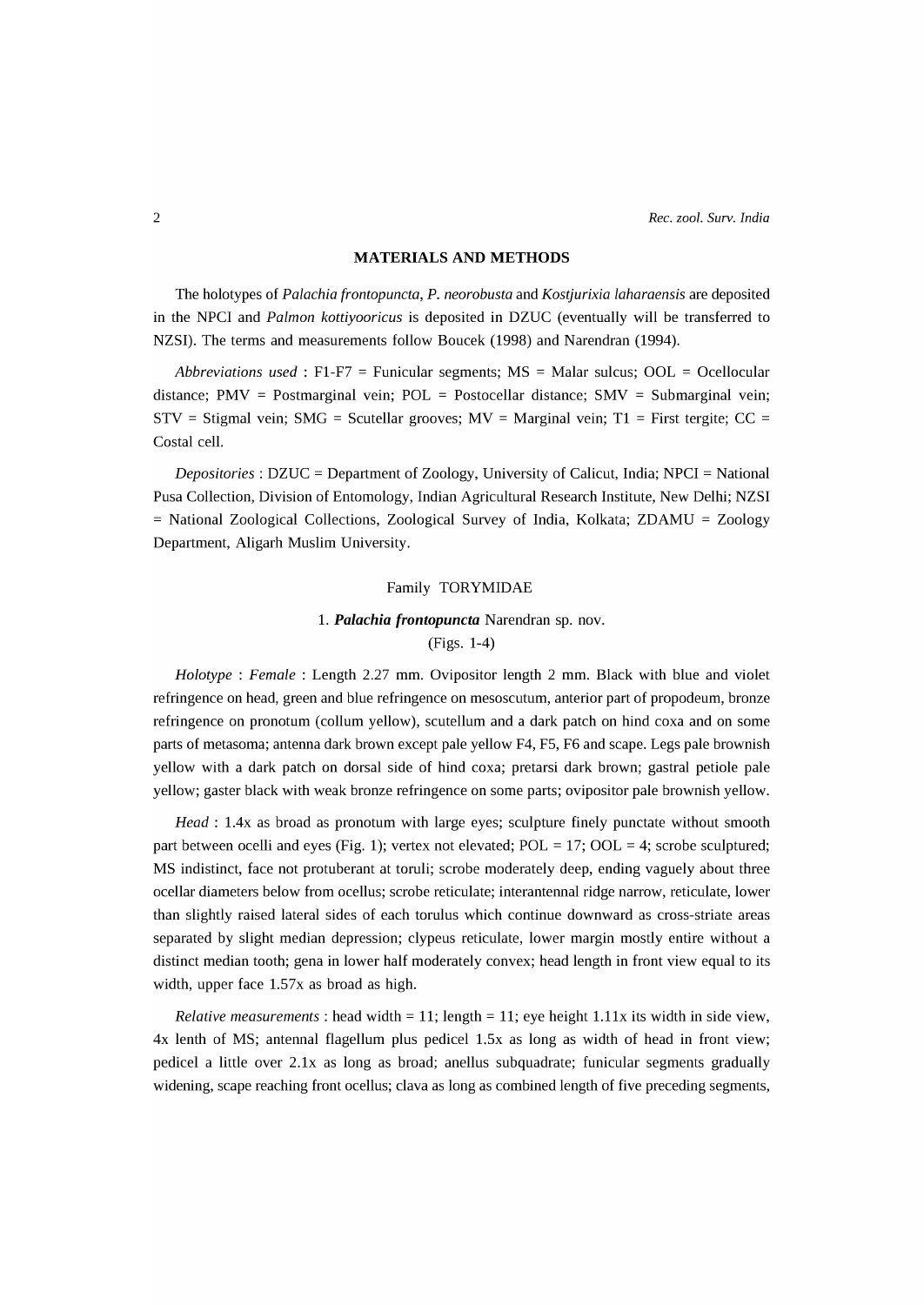with micropilosity beneath, F2 at apex as broad as pedicel; F1 2x F7, 0.73x as long as broad; F4 barely longer than broad (Fig. 2).

*Mesosoma* : > 1.36 x as long as broad; weakly cross striate, remaining part strongly reticulate, pronotum 0.6x as long as its width; mesoscutum 0.67x as long as its width, longer than pronotum; scutellum wider than long, about as long as mesoscutum; mesoscutum and scutellum with strong raised reticulation; propodeum with strong reticulation, a little longer than scutellum, declining 70° to longitudinal axis of mesosoma, anteriorly a little depressed with a few short rugae at sides. Mesopleuron anterolaterally with distinct epicnemial edge, behind it almost flat and reticulate; mesepimeron smooth on upper anterior side, reticulate on lower side; mesopleuron with distinct crenulate groove along half length of metapleural margin. Legs rather strong, though tibiae and tarsi slender; hind coxa < 2.71x hind femur, 3.45x (teeth excluded) as long as broad, coxa with a longitudinal (Fig. 3) row of short white pilosity on dorsal margin in side view; femur with a teeth confined to distal half. Forewing about 3x as long as broad. Relative length of costal cell =  $47$ ,  $MV = 32$ ;  $PMV = 13.7$ ;  $STV = 5$ ; stigma knobbed, with slight infumation near parastigma (Fig. 4).

*Metasoma* : Petiole a little longer than broad; gaster strong with faint traces of wide meshed reticulation; hypopygium reaching apex of gaster; ovipositor 2.5x as long as hind tibia; metasoma a little longer than mesosoma (19 : 17).

*Male*: Similar to female except mainly: (1) antenna not clavate, brown with scape paler on ventral part; (2) head metallic green; (3) hind coxa concolourous with dark mesosoma with apex pale; (4) hind tibia black with base and apex pale; (5) colour in general darker than that of female.

### *Biology:* Unknown.

*Material Examined* : *Holotype* : Female, India : Himachal Pradesh, Hamirpur, Anu kalan, 1.vii.2006. ColI. S.M.A. Badruddin & F.R. Khan (Deposited in NPCI). *Paratypes* : 1 Female and 2 males of same data of Holotype (I Female and 1 male in ZDAMU).

*Discussion:* This species comes near *Palachia punctifronta* Narendran and Sureshan in having vertex with dense reticulations but differs from it in having (1) no smooth area between hind ocelli and eyes; (2) PMV shorter than half length of MV; (3) crenulate groove of mesopleuron short and not running full margin of metanotum and in several other character. This news species comes to *Palachia hayati* Narendran & Sureshan in the key to species by Boucek (1998) and by Narendran and Sureshan (1989) but differs from P. *hayati* in having: (1) Tl black with yellowish brown tinge on sides anteriorly (in P. *hayati* Tl completely metallic green), (2) in female head black with blue and violet refringence (in P. *hayati* head metallic green); (3) colour of other parts darker (not so in P. *hayati);* (4) mesosoma > 1.36x as long as wide (in P. *hayati* mesosoma 1.88x as long as wide); (5) mesepimeron smooth and shiny on upper anterior part (completely reticulate in P. *hayati*); and (6) pronotal ledge, column and petiole pale yellow (not so in P. *hayati).* This new species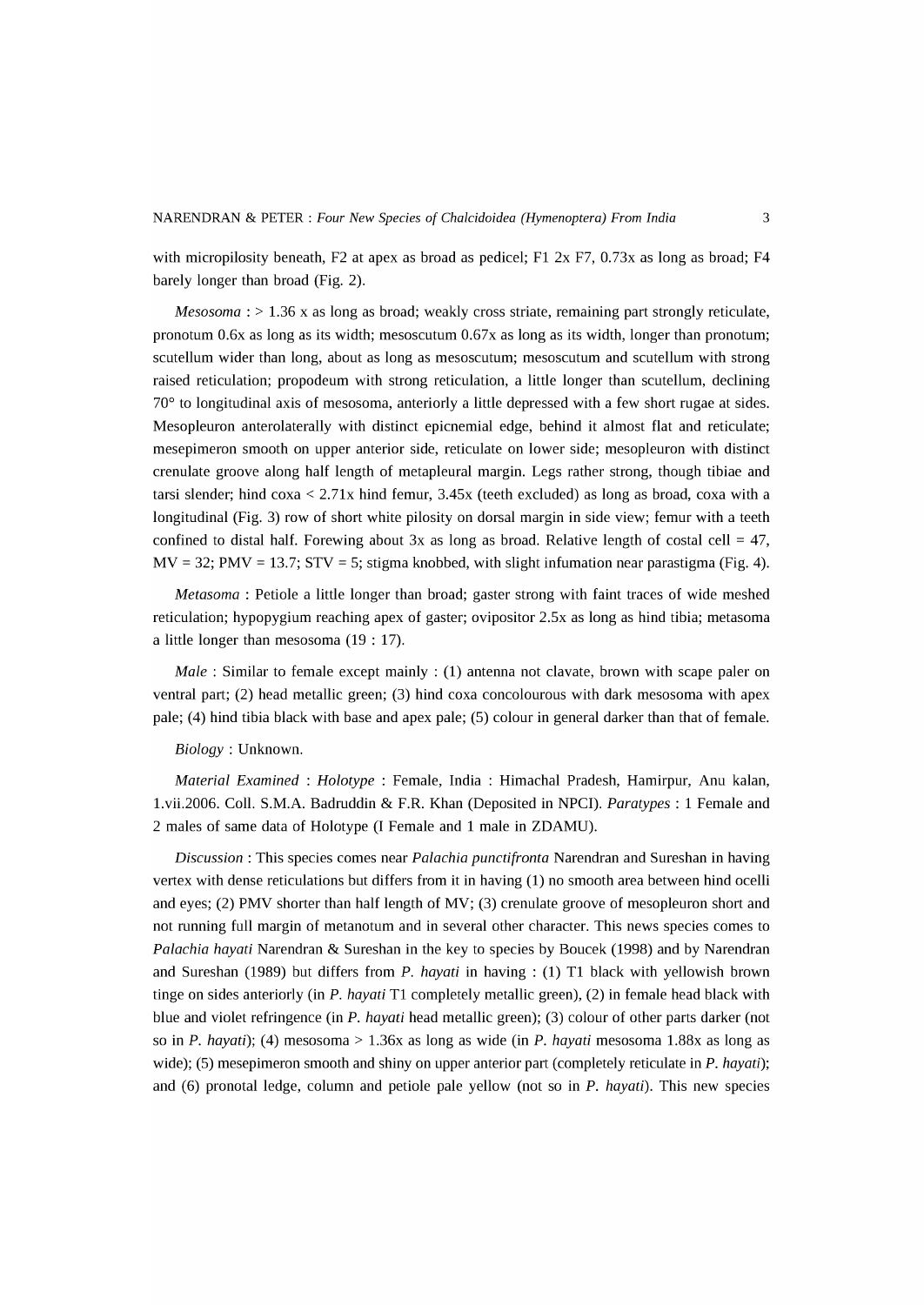comes very close to *Palachia pulchra* Boucek in having column, lateral pronotal ledges as well as petiole and anterior part of T1 pale yellow or pale brownish yellow. However it differs from P. *pulchra* in very many characters and does not fit to the couplet of *pulchra* in the key to species by Boucek (1998).

## *2. Palachia neorobusta* Narendran sp. nov. (Figs. 5-8)

*Holotype* : *Female:* Length 1.933 mm plus ovipositor 2.48 mm. Lower frons, face, gena bright metallic green; pronotum with lateral perpendicular panel and collum pale yellow, anterior half of remaining part dark metallic green, posterior half dark with slight bronze refringence; mid lobe of mesoscutum dark violet blue; most of scapulae and scutellum dark with bronze refringence; propodeum bright metallic greenish blue with bright bronze area in middle; antenna with scape, F3 to F7 pale yellow; pedicel, anellus, F1 and F2 brown; clava black; fore and mid legs pale yellowish white; hind coxa pale yellowish white with a small brownish patch on dorsal side, dorsal inner half of femur pale brown with ventral half pale yellowish white; hind tibia brown with base and apex pale; tarsi pale yellowish white; hind tibia brown with base and apex pale; tegula pale yellowish white; petiole pale yellowish white; gaster pale brown with median dorsal part slightly darker brown; ovipositor sheath dark brown; ovipositor brown with apex pale brown. Wings hyaline with very slight infumation attached to parastigma.

*Head:* 1.53x as broad as mesosoma; vertex smooth with reticulate area behind on the sloping posterior part above occipital carina (Fig. 5); hind ocellus distinctly nearer to front ocellus than to occipital carina; mid and lower frons with distinct (not very shallow as in P. *robusta)* reticulations which merges with dense reticulation in scrobe; latter reaching fron ocellus but its sides vague; in side view face slightly protuberant at toruli; temple in dorsal view short; eye broadest in lower third; clypeus small, middle of its lower margin hardly produced; no paraclypeal tooth.

*Relative measurements*: Head width (anteriorly)  $11 = 13$ ; length = 12; POL = 19; OOL = 4; eye length: width in lateral view =  $8.5 : 6$ ; MS =  $2.4$ ; scape =  $6$ ; flagellum plus pedicel = 19; antenna as in figure 6.

*Mesosoma* : > 1.64x as long as broad; pronotum convex, anteriorly rounded, column weakly cross reticulate, remaining part with strong raised reticulations; pronotum 0.45x as long as long as its width; mesoscutum 0.46x as long as its width, l.4x as long as pronotum; scutellum a little wider than long, subequal in length to mesoscutum; reticulation on mesoscutum and scutellum strong as that of pronotum; propodeum as long as scutellum, with strong raised reticulation, declining 60° to longitudinal axis of mesosoma, anteriorly a little depressed with short rugae on anterior margin. Mesopleuron anterolaterally with distinct epicnemial edge, behind it almost flat and reticulate; mesepimeron almost completely reticulate; mesopleuron with distinct crenulate groove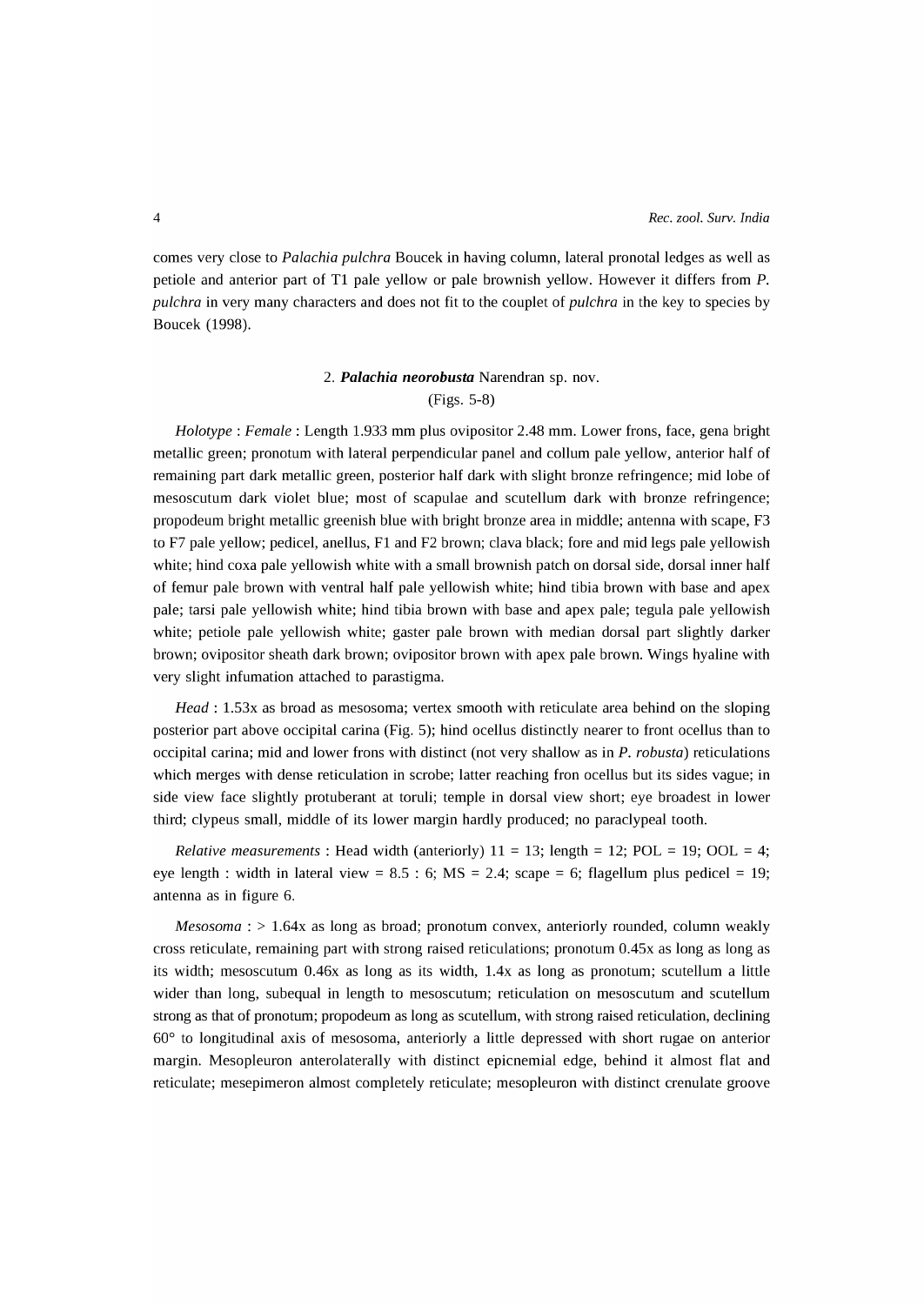

**Figs. 1-4.** *Palachia frontopuncta* Narendran sp. nov. Female. 1. Head-Dorsal view; 2. Antenna; 3. Hind leg; **4.** Forewing. **Figs. 5-8.** *Palachia neorobusta* Narendran sp. nov. Female. 5. Head-dorsal view; 6. Antenna; 7. Hind leg; 8. Forewing.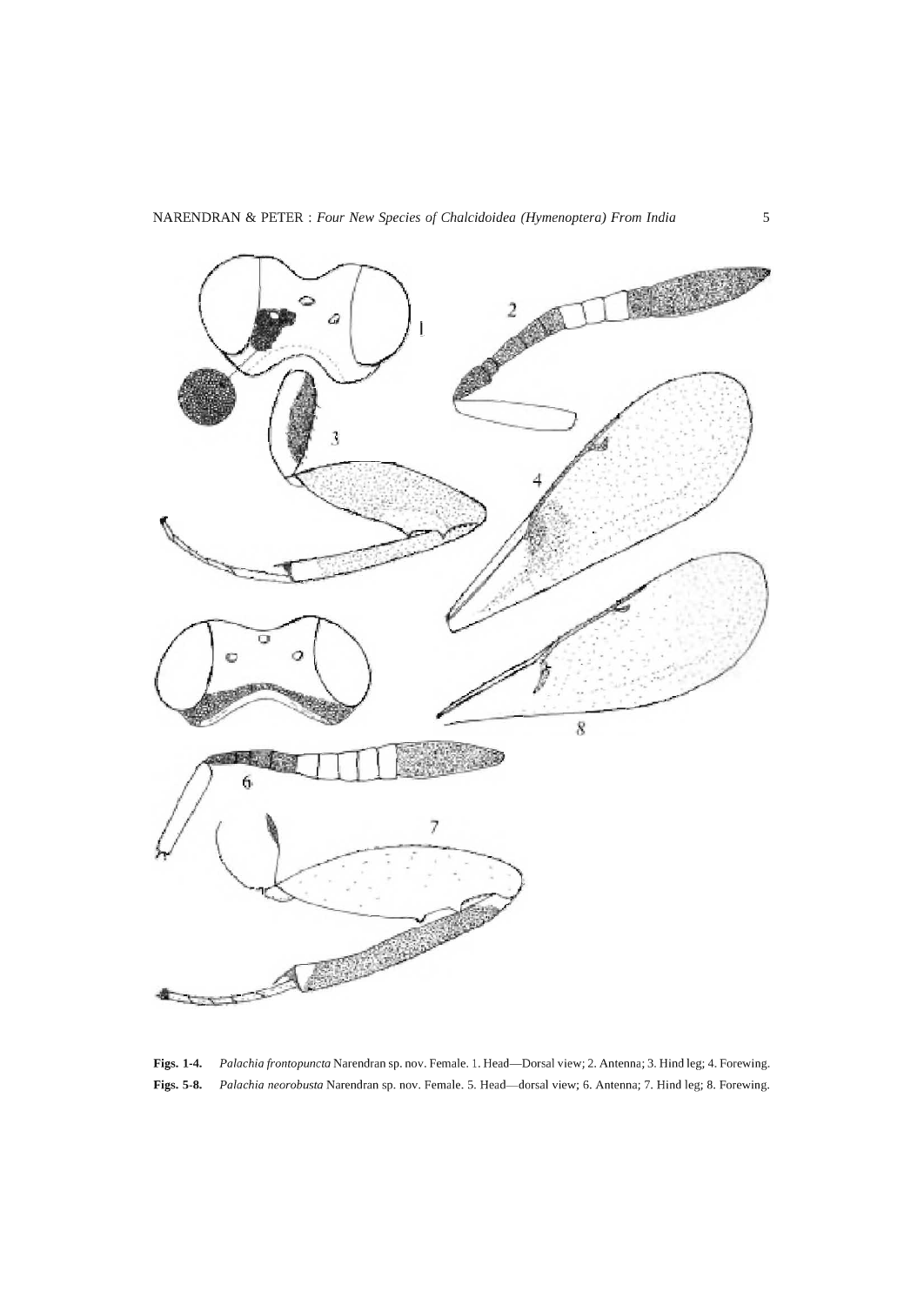along metapleural margin. Legs not very strong; hind coxa 1.8x hind femur, 3.25x (teeth excluded) as long as broad, coxa dorsally with 2 longitudinal irregular row and a ventral irregular row of short white pilosity in side view; femur (Fig. 7) with teeth confined to distal half, with 6 minute teeth between distal large tooth and apex of femur. Forewing 3.2x as long as broad.

*Relative length*:  $\cosh$  costal cell = 47, MV = 26; PMV = 13; STV = 5; stigma hardly knobbed, with a strip of slight infumation near parastigma (Fig. 8).

*Metasoma* : Petiole a little longer than wide in side view; gaster smooth and shiny without distinct reticulations; hypopygium reaching apex of gaster, gaster subequal in length to mesosoma; ovipositor 3.5x as long as hind tibia.

*Male* : Similar to female except in having antenna without distinct clava, and gaster a little shorter than mesosoma (7 : 8).

### *Biology:* Unknown.

*Material Examined: Holotype* : Female, India: Uttar Pradesh (U.P.), Lakhimpur, Imami Purva, 27.xi.2006. ColI. S.M.A. Badruddin & F.R. Khan (NPCI).

*Para types* : 2 males, U.P., Bahraich, Tikona Mod, l.x.2006. ColI. F.R. Khan (ZDAMU).

*Discussion:* This species comes to *Palachia mangalae* Narendran in the key to species by Boucek (1998) but differs from it in having: (1) pronotum, mesoscutum and scutellum not dark cupreous (dark cupreous in P. *mangalae),* (2) F3 and F4 pale yellow (F3 and F4 black or dark brown in P. *mangalae);* (3) Gaster pale brown with median dorsal part without any metallic refringence (in P. *mangalae* gaster blackish brown with slight metallic refringence); (4) ovipositor sheath dark brown (in P. *mangalae* ovipositor sheath white with tip shortly blackish); (5) antennal flagellum plus pedicel as long as 1.67x width of head (in P. *mangalae* 1.56x width of head); (6) lateral ledge of pronotum pale yellow (lateral ledge of pronotum not so in P. *mangalae);* and (7) eye height in profile 3.3x as long as MS (in P. *mangalae* eye height in profile *5Ax* as long as MS).

This new species resembles *Palachia robusta* Boucek in the colour of antenna, pronotal ledge and legs but differs from P. *robusta* in having: (1) ovipositor sheath dark brown (whitish in P. *robusta);* (2) hind ocellus distinctly nearer to front ocellus than to occipital margin (hind ocellus equidistant to front ocellus and occipital margin in P. *robusta);* (3) Scrobe reaching front ocellus (in P. *robusta* scrobe not reaching front ocellus); (4) hind femur with 6 minute black teeth between distal large tooth and apex of femur (in P. *robusta* hind femur with one relatively large tooth followed by irregular serration between large tooth and apex of femur as in Figure 31, Boucek 1998); (5) mesopleuron with complete crenulate groove at metapleural margin (in P. *robusta*  crenulate groove short and weak); and (6) mid lobe of mesoscutum with raised reticulation (with weak wide meshed reticulation and shiny on the mid lobe of mesoscutum in P. *robusta).*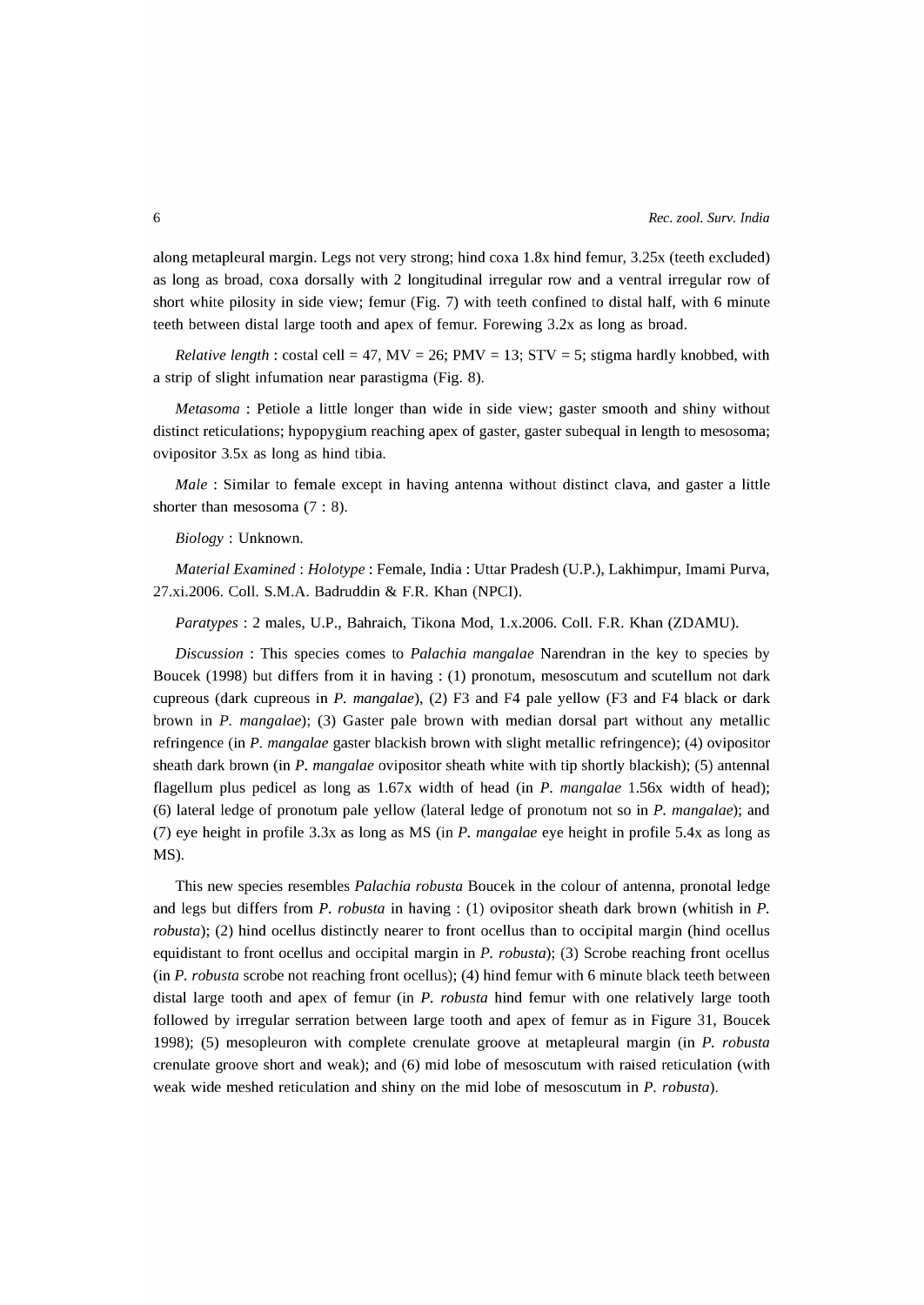## 3. *Palm on kottiyooricus* Narendran sp. nov.

(Figs. 9-11)

*Holotype : Female : Length 2.18 mm. Ovipositor length 2.42 mm. Head and mesosoma dark* metallic green; eyes reddish brown; ocelli dark brown; scape and pedicel pale yellow; anellus and funicle pale brownish yellow with anterior margin slightly darker, mandible brown; fore and mid legs pale yellow; hind coxa pale yellow with a small dark patch dorsobasally; hind femur pale yellow with apical one-fourth brown, teeth black; hind tibia pale brownish yellow; hind tarsus pale yellow. Wings hyaline with veins pale brown; metasoma pale brown with dark circular parts basally and subapically as in figure 9, basal dark part with slight metallic green refringence; ovipositor sheath dark brown.

*Head* : 1.3Sx as broad as pronotum with large eyes; vertex and frons moderately reticulate; head width in dorsal view 2.2Sx its length; width in anterior view 1.08x its length; POL 3.33x OOL; distance between hind ocellus and front ocellus half of POL; occiput with a fine carina; scrobe reticulate reaching front ocellus; margin ecarinate; MS about O.2x diameter of eye in profile; gena with fine posterior carina; eye separated from each other by 1.1x length of eye; antennal flagellum plus pedicel 1.57x as long as width of head in front view; scape almost reaching front ocellus; clava a little longer than flagellum (S2 : 49); antennal segments as in figure 10.

*Mesosoma* : 1.8x as long as broad; uniformly provided with setigerous pits; pronotum 0.33x as long as its width; mesoscutum 0.S9x as long as its width, 2x as long as pronotum; scutellum length subequal to its width, subequal in length to mesoscutum; propodeum a little shorter than scutellum, with strong raised pits and a strong cross carina slightly behind its middle, declining 50° to longitudinal axis of mesosoma; episternum weakly cross reticulate; epimeron with a deep pit between upper and lower halves; front margin of metapleuron straight; hind coxa with a moderately spaced somewhat long setae on dorsal margin in side view, hind femur length 2.27x its width (including teeth), ventral margin with 9 teeth  $(1 + a + b + c + 2 + d + 3 + 4 + 5$  where 1-5 represent primaries and a-d represents secondaries) as in figure 11. Forewing 3.S2x as long as broad; relative length of costal cell = 24,  $MV = 19$ ;  $PMV = 7$ ;  $STV = 3$  (Fig. 9).

*Metasoma* : Excluding ovipositor longer than mesososma (41 : 3S), subequal in length to combined length of head plus mesosoma; hypopygium reaching apex of gaster; ovipositor sheath longer than head plus mesosoma plus metasoma (excluding ovipositor sheath) (83 : 91), 2.2x as long as gaster, 3.4x as long as hind tibia.

*Male:* Unknown.

*Biology:* Unknown.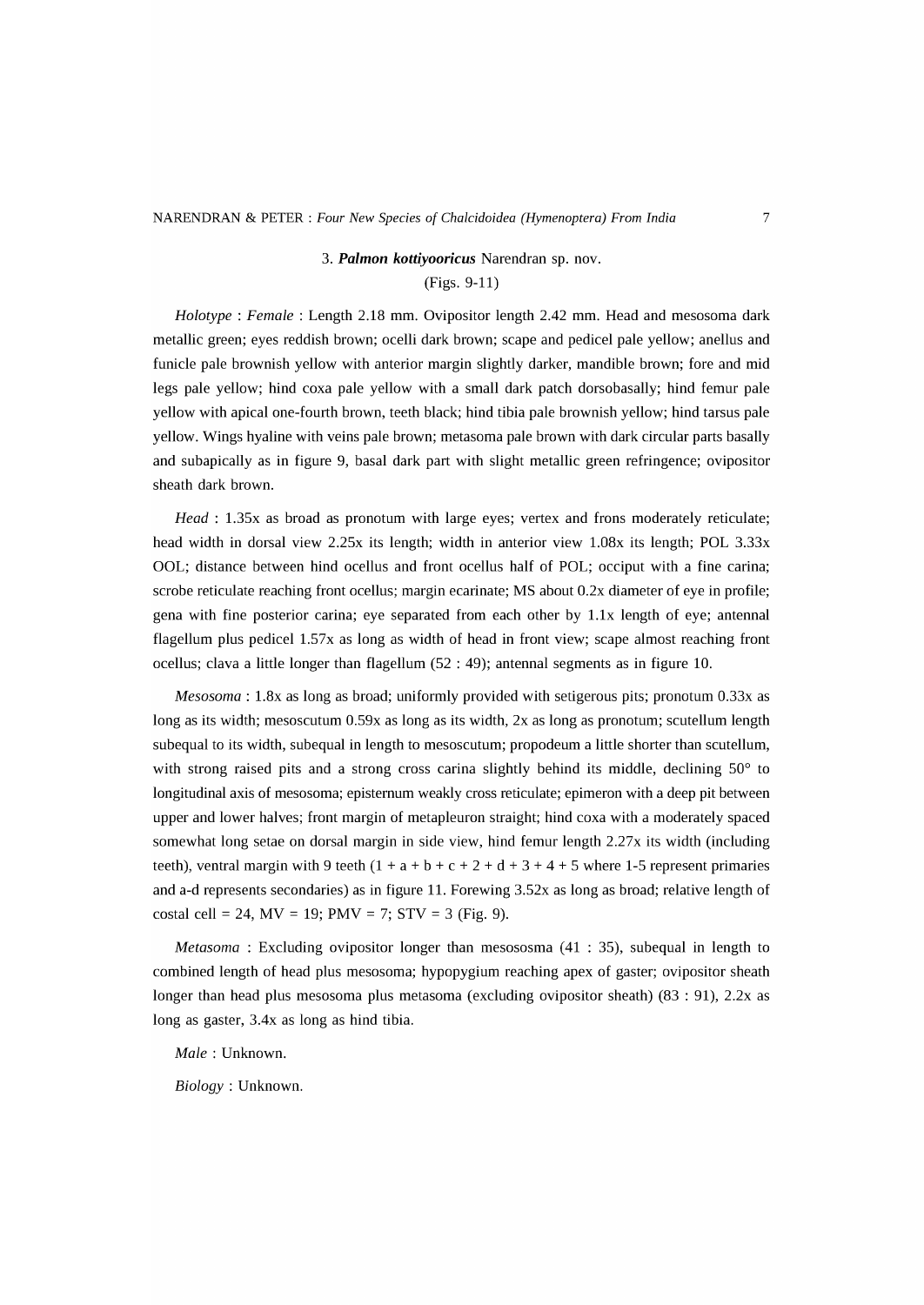*Material Examined: Holotype* : Female, India: Kerala, Kannur district, Kottiyoor, lS.xi.2004. ColI. Sabu. K.T. (Deposited in DZUC pending transfer to NZSI).

*Discussion* : This new species can be separated from all other Oriental species of *Palmon* by the following key :

## KEY TO ORIENTAL SPECIES OF *PALMON* DALMAN

| 1.       |                                                                                                                                                                                                                                                                                         |
|----------|-----------------------------------------------------------------------------------------------------------------------------------------------------------------------------------------------------------------------------------------------------------------------------------------|
| $\equiv$ |                                                                                                                                                                                                                                                                                         |
| 2.       |                                                                                                                                                                                                                                                                                         |
| $=$      | Propodeum without a strong cross carina [ovipositor 2.92x as long as gaster and 1.4x as long<br>as rest of body, length of antennal clava 1.3x preceding funicular segments and anellus                                                                                                 |
| 3.       | Ovipositor 1.45x as long as rest of body; head and mesosoma dull green; metasoma yellowish<br>with base metallic and apical half brown; antennae yellowish with clava dark; hind coxa at<br>base metallic, rest yellowish; hind femur and tibia more or less obscured with dusky colour |
| $=$      | Ovipositor shorter than 1.2x rest of body; other characters may or may not be agreeable                                                                                                                                                                                                 |
| 4.       | Clava with apex broad and oblique (Fig. 17a, Masi 1926), as long as combined length of<br>funicle segments and anellus; pedicel 0.45x length of scape; ovipositor 1.15x length of rest                                                                                                  |
| $=$      | Clava (Fig. 10) with apex pointed, longer than combined length of funicle segments and<br>anellus; pedicel 0.52x length of scape; ovipositor 1.11x length of rest of body; PMV shorter                                                                                                  |
| 5.       | Hind coxa greenish black or bluish black with apex pale; forewing with an infuscated area<br>attached to STV; gaster with T1 joining petiole at condyle away from its insertion at foramen                                                                                              |
| $=$      | Hind coxa yellow with a blackish patch on dorsal side of basal half; forewing without an<br>infuscation attached to STV; gaster with T1 joining petiole at condyle near its insertion at                                                                                                |

foramen .................................................................................................... P. *orchesticus* (Masi)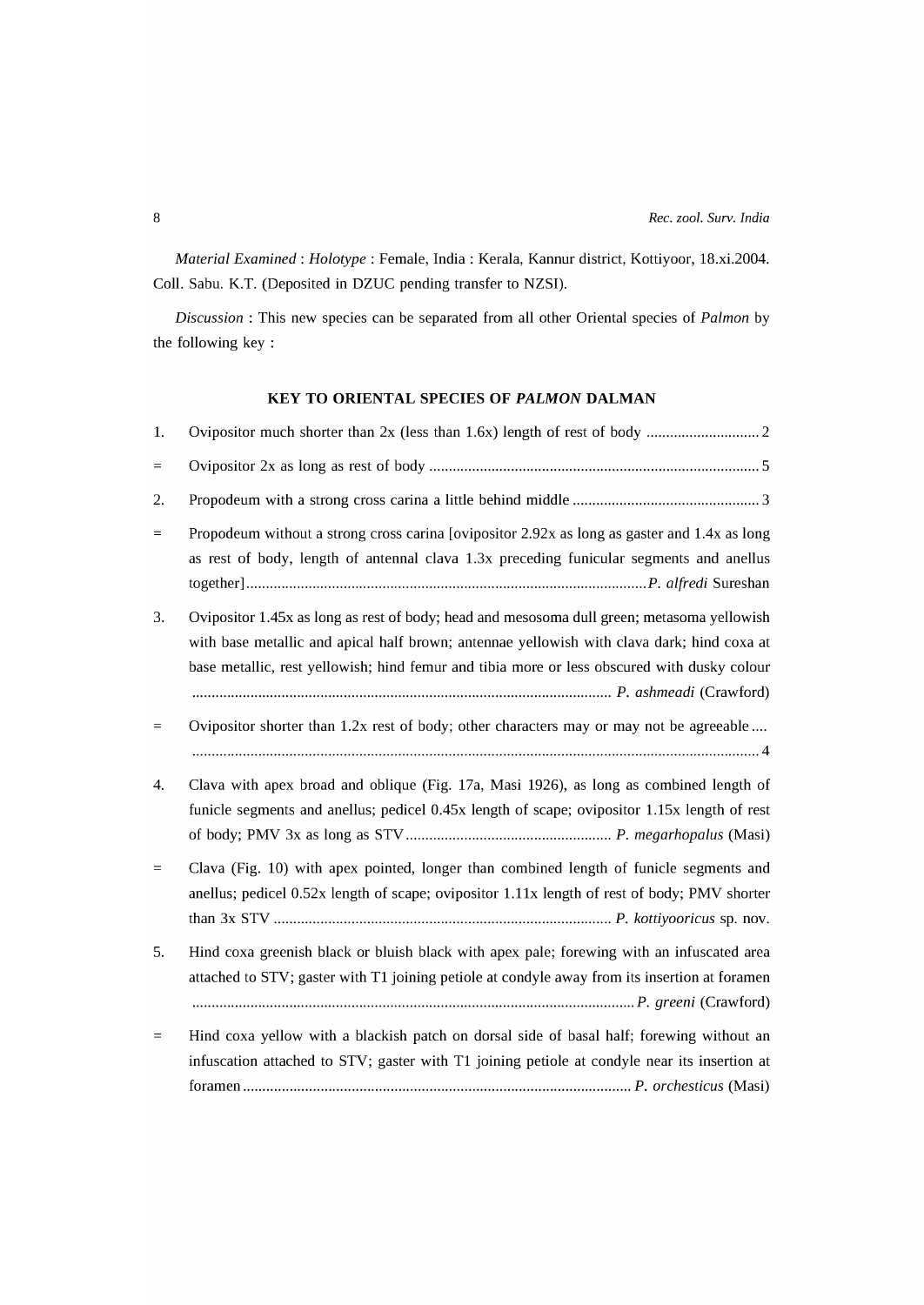### Family EULOPHIDAE

## *4. Kostjurixia laharaensis* Narendran sp. nov.

(Figs. 12-15)

*Holotype* : *Female:* Length 0.9 mm black; eye brown; ocelli dark brown; antenna brown with scape pale brown; tips of femora, tibiae and tarsi pale yellow; pretarsi brown; coxae concolourous with mesosoma. Wings hyaline, veins pale yellow; pilosity brown; tegula brown. Pubescence dirty white.

*Head* : Anteroposteriorly compressed; width in anterior view subequal to its anterior length; POL 1.33x OOL; occiput subvertical; frontofacial sutures as in figure 12, separated from each other and running to sides of front ocellus; lower margin of clypeus entire but with two minute lobes; mandibles bidentate; eyes sparsely pilose, 2x as long as MS, a little over 2x as long as wide in anterior view; MS straight, without a basal fovea; antennal formula 11233 (Fig. 13); scape not reaching front ocellus, a little shorter than eye height in profile, 2.63x as long as wide; pedicellus 1.4x as long as wide, longer than F1  $(11:8)$ ; F1 a little wider than long  $(10:8)$ ; F2 a little longer than F1 (9 : 8), as long as its width; F3 subequal in length to F2, subequal in length to its width; clava 2.33x as long as wide (21 : 9), subequal in length to scape.

*Mesosoma* (Fig. 14) : Flat, with 3 depressed setae (posterior most pair worn but setal pits can be seen on careful observation under proper illumination) on either side; pronotum a little shorter than  $(15 : 17)$  mesoscutum, weakly reticulate; mesoscutum 1.53x as broad as long  $(22 : 17)$ ; scutellum 0.65x (11 : 17) as long as mesoscutum, 1.45x as broad as long, surface weakly reticulate; SMG distinct but weak, two pairs of setae present on posterior half; dorsellum lying over metanotum medially, touching propodeum; propodeum with a median carina and surface as in *Aceratoneuromyia,* as long as scutellum; propodeal spiracle separated from metanotum by about its own diameter; hind coxa mostly smooth with weak reticulation; hind femur 2.4x as long as wide; spur of mid tibia about as long as mid metatarsus; forewing (excluding marginal fringe) 3x as long as broad; CC a little shorter than MV; MV 3.46x as long as STY, marginal fringe 0.77x length of STY; speculum very small, closed behind by setae, not extending forward below MV (Fig. 15).

*Metasoma* : Longer than mesosoma, subequal to combined length of head plus mesosoma; hypopygium exceeding a little beyond middle of gaster.

*Male:* Similar to female except the funicular segments more transverse.

*Biology:* Unknown.

*Material Examined: Holotype* : Female, India: Himachal Pradesh, Mandi, Lahara, 23.vi.2006. Coll. S.M.A. Badruddin & F.R. Khan (NPIB/ZDAMU-HP2006.1) (Deposited in NPCI).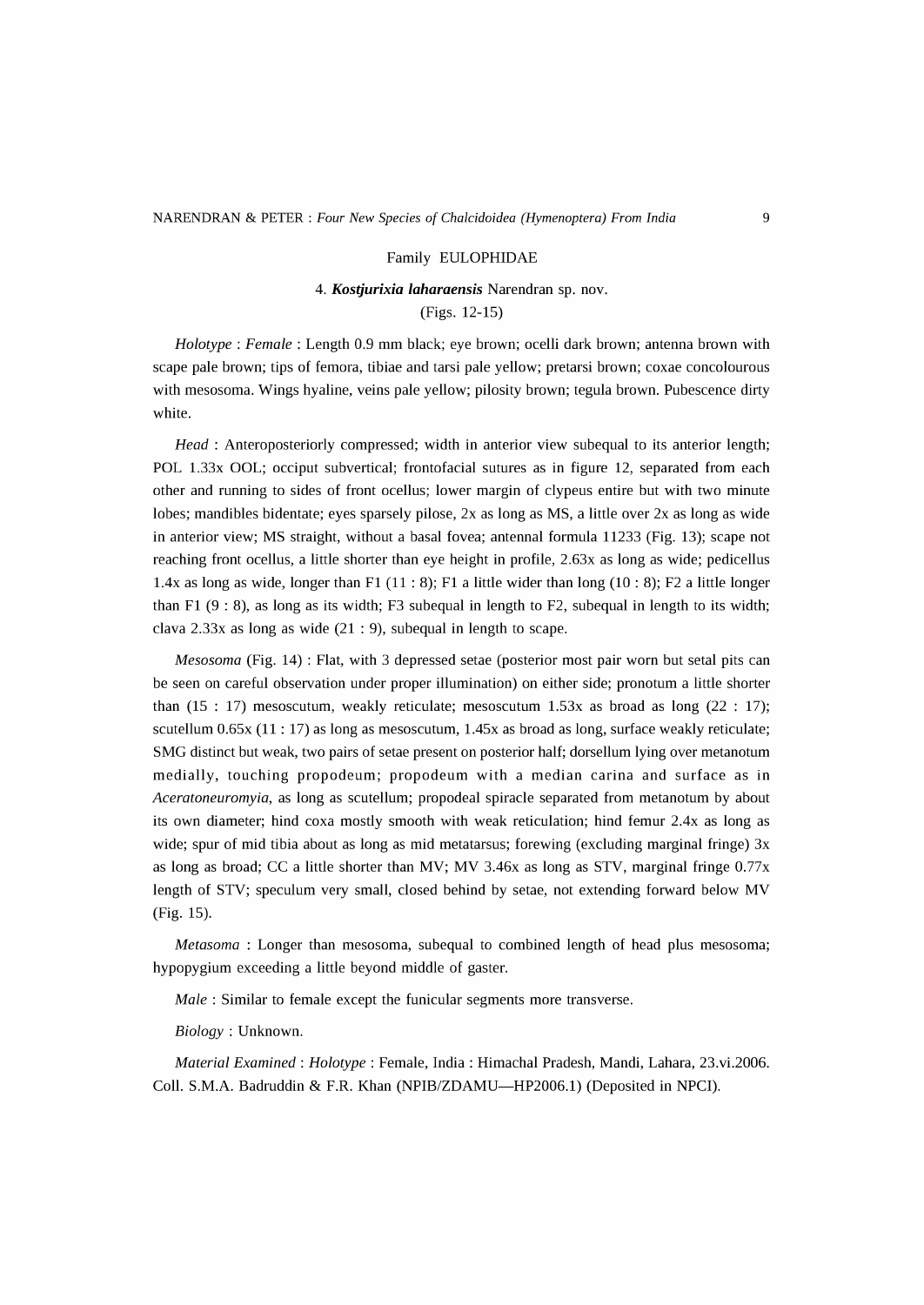



**Figs. 9-11.** *Falmon kottiyooricus* Narendra sp. nov. Female. 9. Body profile; 10. Antenna; 11. Teeth of hind femur. Figs. 12-15. *Kostjurixia laharaensis Narendran sp. nov. Female. 12. Head-front view; 13. Antenna; 14. Mesosoma and* metasoma dorsal view; 15. Forewing.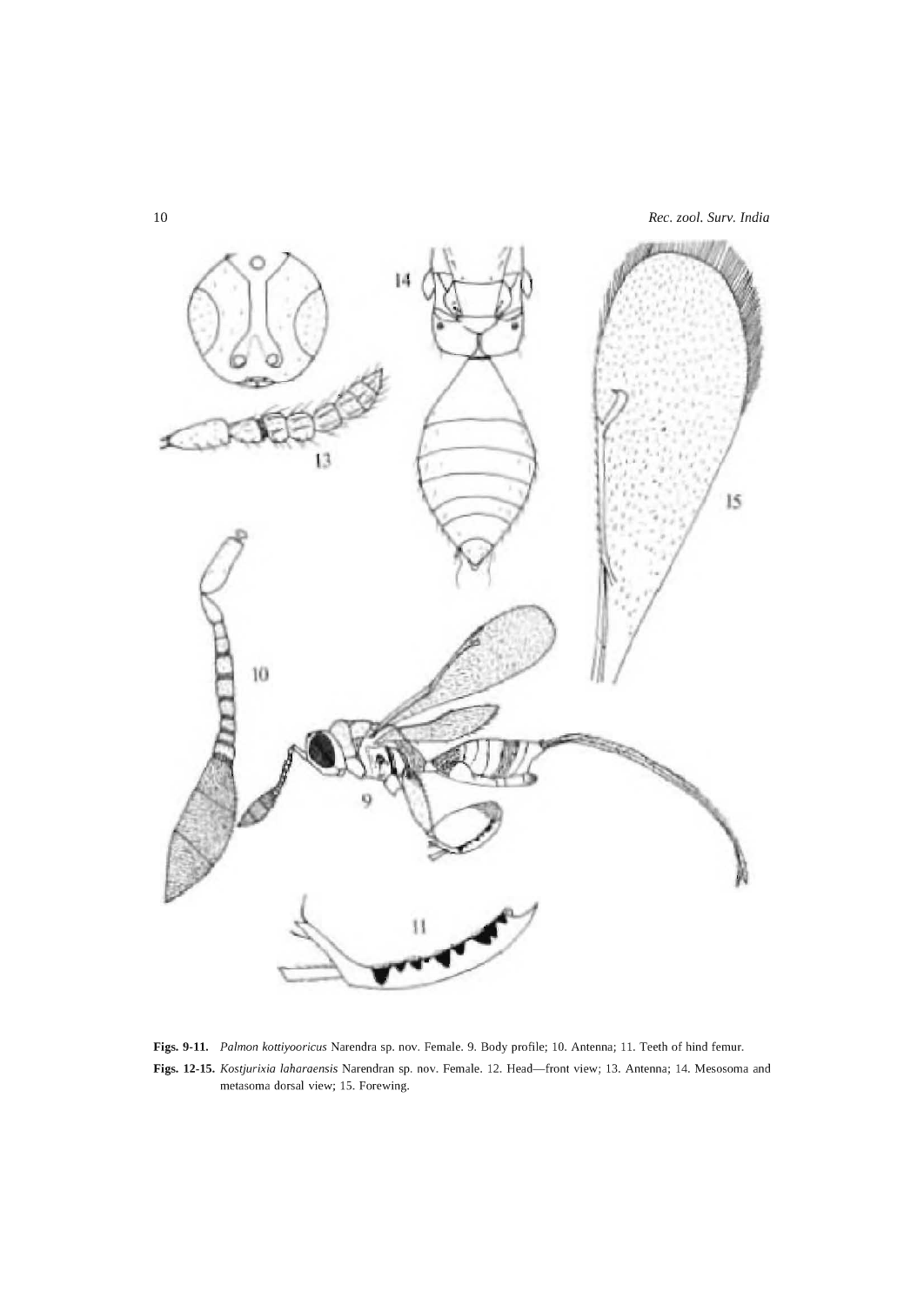NARENDRAN & PETER: *Four New Species of Chalcidoidea (Hymenoptera) From India* 11

*Para types* : 1 Female and 2 males of same data of Holotype (ZDAMU).

*Discussion:* This new species differs from K. *ootiyensis* Narendra in having: (1) MS straight (in K. *ootiyensis* MS curved), (2) pedicel *lAx* as long as wide (in K. *ootiyensis* pedicel length subequal to its width); (3) F2 a little longer than F1 (F2 shorter than F1 in K. *ootiyensis);* (4) F3 width subequal to its length (in K. *ootiyensis* F3 wider than long); (5) clava 2.33x as long as wide (clava 1.7x as long as wide in K. *ootiyensis);* (6) claval length subequal to length of scape (not so in K. *ootiyensis*); (7) mesoscutum 1.53x as broad as long (in K. *ootiyensis* mesoscutum 2.1x as broad as long); (8) mesosoma black (in K. *ootiyensis* mesosoma pale brown); (9) gaster black (gaster dark brown in K. *ootiyensis);* (10) hind femur *2Ax* as long as wide (in K. *ootiyensis* hind femur about 3x as long as wide); (11) forewing 3x as long as broad (forewing shorter than 3x its width in *K. ootiyensis*); (12) pronotum a little shorter than mesoscutum (pronotum as long as mesoscutum in K. *ootiyensis);* and (13) General body colour black (in K. *ootiyensis* head and mesosoma light brown and gaster dark brown).

### ACKNOWLEDGEMENTS

We thank the authorities of the University of Calicut for kindly providing me the necessary facilities to undertake the research work. We thank Prof. M. Hayat of Aligarh Muslim University for the loan of some chalcidoids for our studies and for reviewing this paper. We thank Dr. K. Sudheer and Miss. M. Sheeba for their technical help in the preparation of this paper. We are thankful to Dr. Michael Gates (Washington, D.C.) for helping me to provide some literature of A.B. Gahan.

#### **REFERENCES**

- Boucek, Z. 1976. On the Mediterranean Podagrioninae, with description of a new Iridophagoides (Hym., Torymidae). *Ent. Ber., (Arnst.)* 36 : 182-184.
- Bouček, Z. 1998. A taxonomic revision of the species of Palachiini (Hymenoptera; Torymidae). J. *Nat. Rist.,* 32 : 217-262.
- Farooqi, S.l.; Husain, T.; Ghai, S. 1990. Description of a new species and record of an already known species of *Palachia* Boucek (Torymidae : Chalcidoidea) from India. *Rexapoda,* 2 : 47-50.
- Grissell, E.E. 1995. Toryminae (Hymenoptera: Chalcidoidea : Torymidae) : a redefinition, generic classification and annotated world catalogue of species. *Mem. Ent. International,* 2 : 1-470.
- Masi, L. 1926. H. Sauter's Formosa-Ausbeute. Chalcididae (Hym.)-Konowia 1-381.
- Narendran, T.C. 1984. On three interesting species of Torymidae from India (Hymenoptera: Chalcidoidea). *Boll. Lab. Ent. Agr. Filippo Silvestri,* 41 : 109-117.